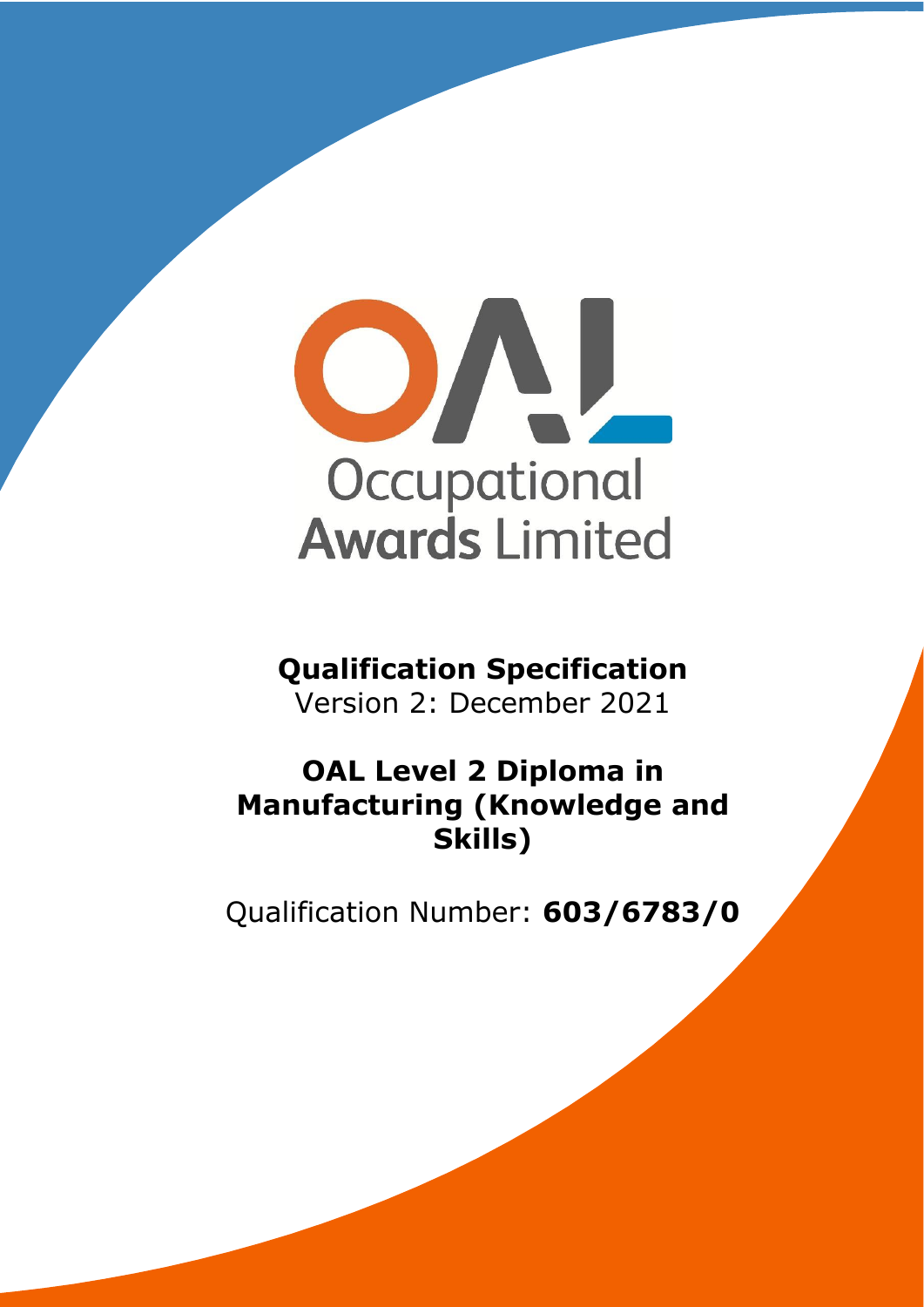

| <b>Contents</b><br>1 Qualification Purpose | Page<br>3      |
|--------------------------------------------|----------------|
| 2 Qualification Audience                   | 3              |
| 3 Entry Requirements                       | 3              |
| 4 Regulatory Information                   | 4              |
| 5 Qualification Coverage                   | $\overline{4}$ |
| 6 Support and Endorsement                  | $\overline{4}$ |
| 7 Further Information                      | 5              |
| 8 Achievement                              | 5              |
| 9 Qualification Structure                  | 6              |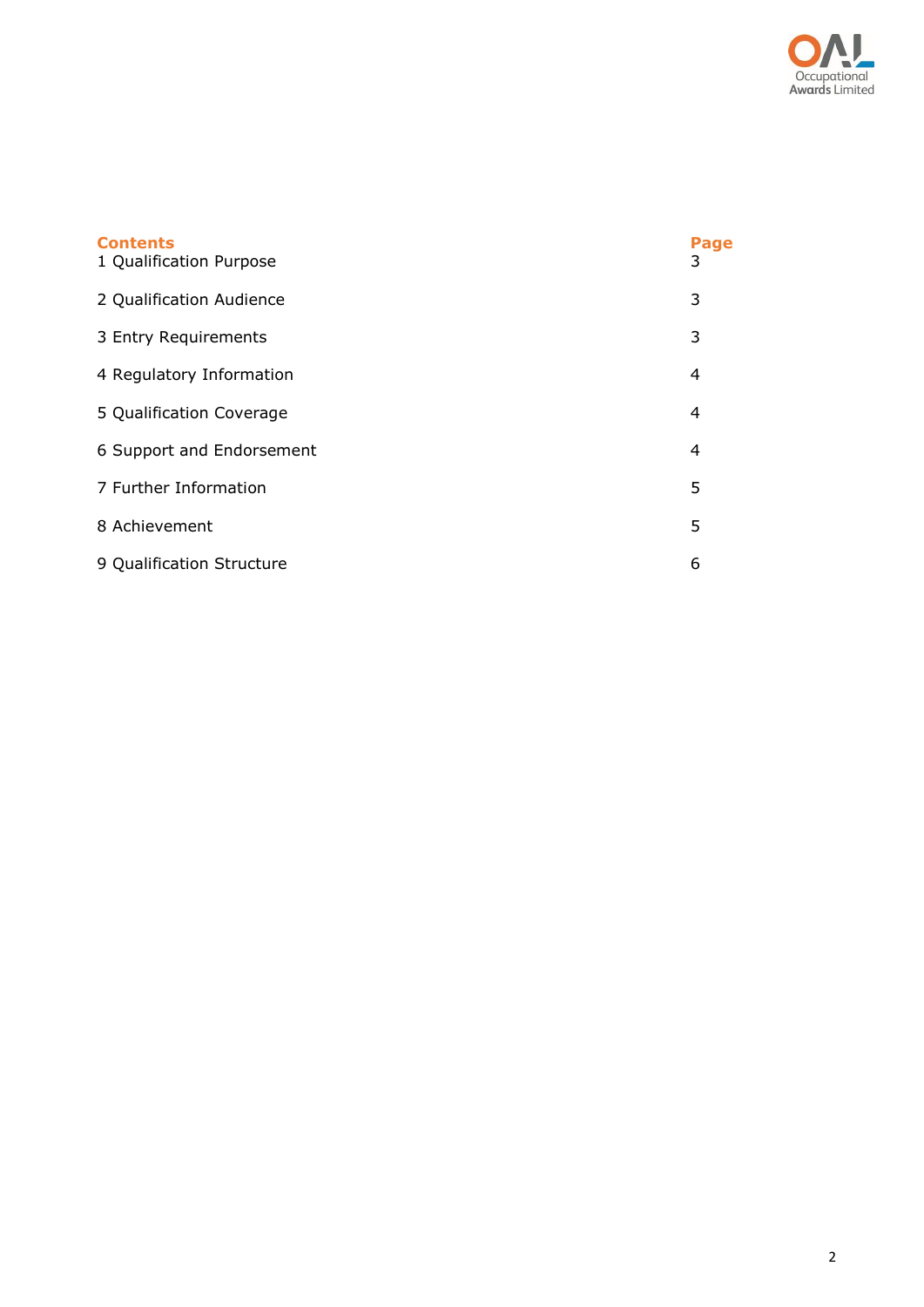

# **Qualification title: OAL Level 2 Diploma in Manufacturing (Knowledge and Skills)**

**Qualification number (QN): 603/6783/0**

## **Qualification specification**

## <span id="page-2-0"></span>**1 Qualification purpose**

This qualification is designed to offer the qualification that must be achieved as part of the Lean Manufacturing Operative Apprenticeship Standard. It is also a qualification that is on offer in its own right to those interested in lean manufacturing.

On achievement of the qualification learners will have gained a knowledge and understanding of a range of manufacturing relating activities as well as developed their personal skills and information to support them in choosing career pathways from the world of manufacturing.

Typical job roles include roles relating to:

- Manufacturing operations
- Process/assembly operations
- Materials transfer operations
- Inspection and testing activities

The qualification will provide progression onto other suitable and appropriate Level 3 and Level 4 manufacturing qualifications.

## **2 Who is this qualification for?**

This qualification has been specifically designed to embedded with the apprenticeship standard: Lean Manufacturing Operative. The qualification can also be taken as a standalone qualification for individuals looking to advance their knowledge and skills within the manufacturing sector, or as an introductory regulated qualification for individuals exploring the range of pathways in the manufacturing environment.

### <span id="page-2-1"></span>**3 Entry Requirements**

There are no formal entry requirements for learners selecting this qualification. Centres must ensure that learners have the potential and opportunity to achieve the qualification successfully. This qualification is not approved for use by learners under the age of 16 years and OAL cannot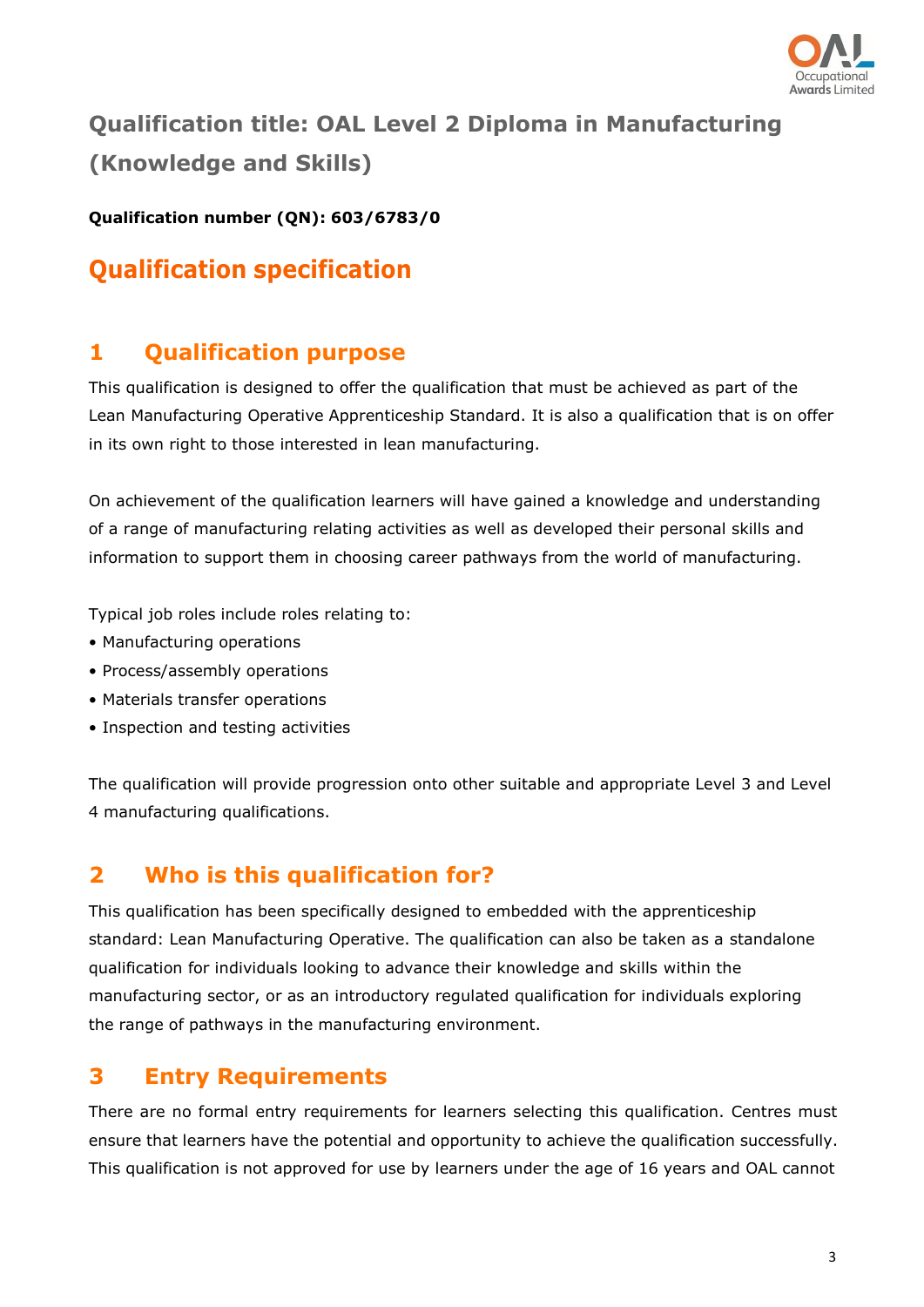accept any registrations for learners under the age of 16.

## <span id="page-3-0"></span>**4 Regulatory information**

| Regulated by                            | Ofqual                        |
|-----------------------------------------|-------------------------------|
| Countries offered in:                   | England                       |
| Ofqual subject/sector areas:            | Manufacturing technologies    |
| Qualification operational start<br>date | 1 <sup>st</sup> October 2020  |
| Qualification review date:              | 31 <sup>st</sup> October 2023 |
| Qualification type:                     | Occupational qualification    |
| Applicable age ranges (years):          | $16-18; 19+$                  |

### <span id="page-3-1"></span>**5 Qualification coverage**

This qualification covers both the knowledge and the skills from a range of manufacturing disciplines and the content and structure allows for the appropriate level of understanding required to be assessed for the full occupational knowledge of the apprenticeship.

This qualification is a Level 2 Diploma and has a minimum Total Qualification Time of 370 hours:

- 260 Guided learning hours
- 110 Non-guided learning hours

#### **6 Qualification support and endorsement**

This qualification is supported by a number of independent training providers and Further Education Colleges and meets the requirements for completion of the Lean Manufacturing Operations Apprenticeship Standard, as approved by the Trailblazer group and the Institute for Apprenticeships and Technical Education, (IfATE).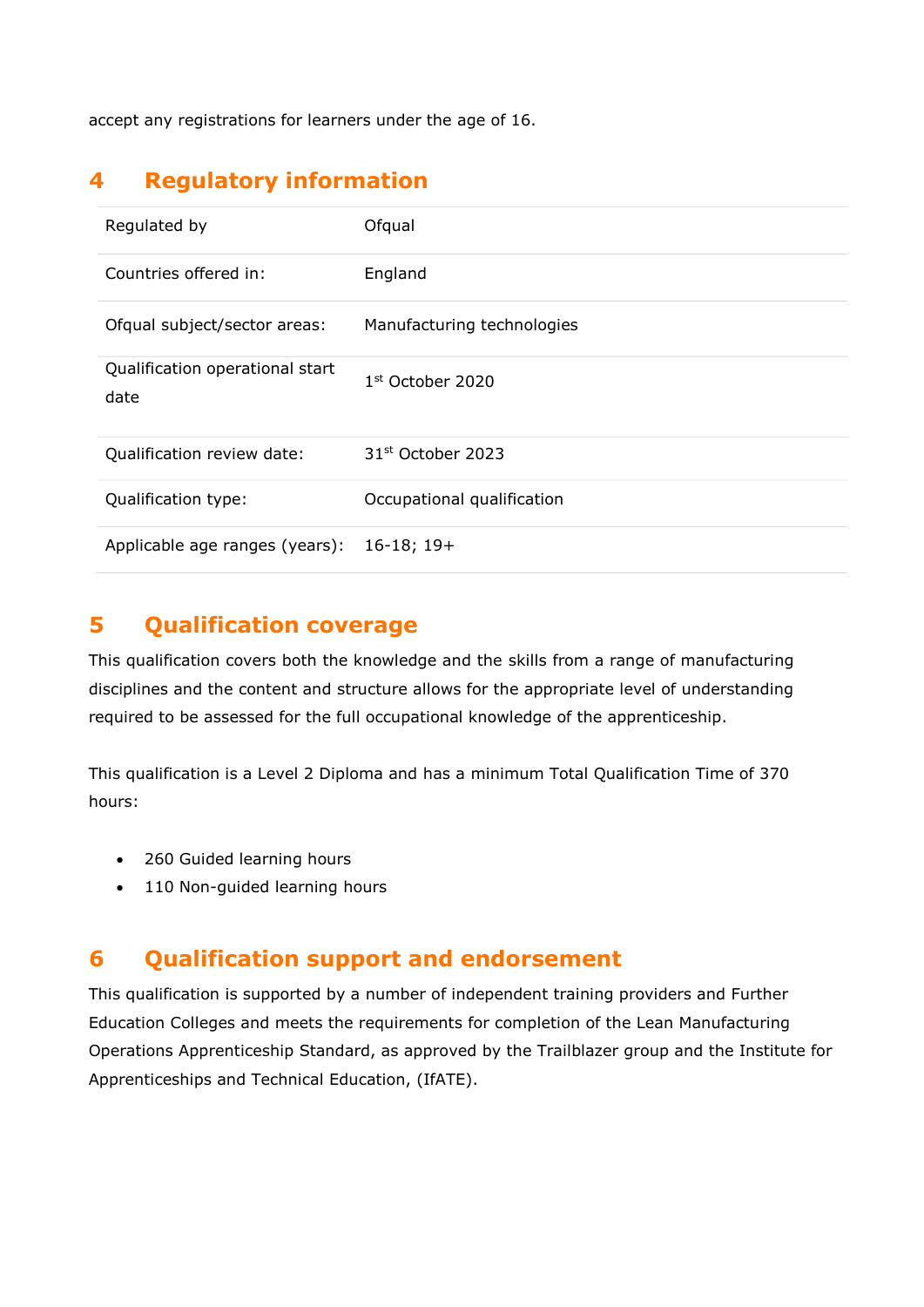

## <span id="page-4-0"></span>**7 Further information**

Further information about this qualification can be obtained from:

#### <https://www.oawards.co.uk/oal-l2-diploma-in-manufacturing-knowledge-skills/>

You can also contact OAL directly at: Occupational Awards Ltd, The Catalyst, Baird Lane, Heslington, York, YO10 5GA Tel: 01235 432032 Email: [customerservice@oawards.co.uk](mailto:customerservice@oawards.co.uk)

#### **8 Qualification achievement**

This qualification is made up of units of assessment that are a mixture of 5 mandatory units and a choice of 3 units to be chosen from 11 units across two groups. All units also have assigned Guided Learning Hours (GLH), which indicate the average number of hours a learner may require guidance and support from teaching, learning and assessment professionals. Each unit in this qualification has guided learning hours of between 20 and 60 guided learning hours.

Learners must achieve all mandatory units and three optional units to achieve the qualification at a Pass grade. The units set out the information that learners need to know and need to do in order to perform effectively in their role at work. These are described in Learning Outcomes in units of assessment. The Learning Outcomes are defined by Assessment Criteria and these criteria must be assessed successfully for a learner to achieve each unit. Grading is set at pass or refer, and the learner can resubmit a referred assignment to pass their work.

Achievement of all mandatory units and three optional units will mean the qualification has been completed and will be subject to grading and to approval of a claim for certification, OAL will issue a certificate complete with the learner's name, the qualification title and the credits and grade achieved. Where a learner has not achieved the full qualification and will not go on to do so, a Certificate of Unit Achievement can be issued for the units successfully completed, however these units will not be graded.

Centres must ensure they understand all qualification requirements prior to the registration of learners and prior to carrying out assessment of learners and the grading of the qualification. Assessment of learners must not take place prior to the registration date of the learner with OAL. Centres must retain copies of learner's assessment records for at least three years after certification. Registration and certification fees may be subject to change.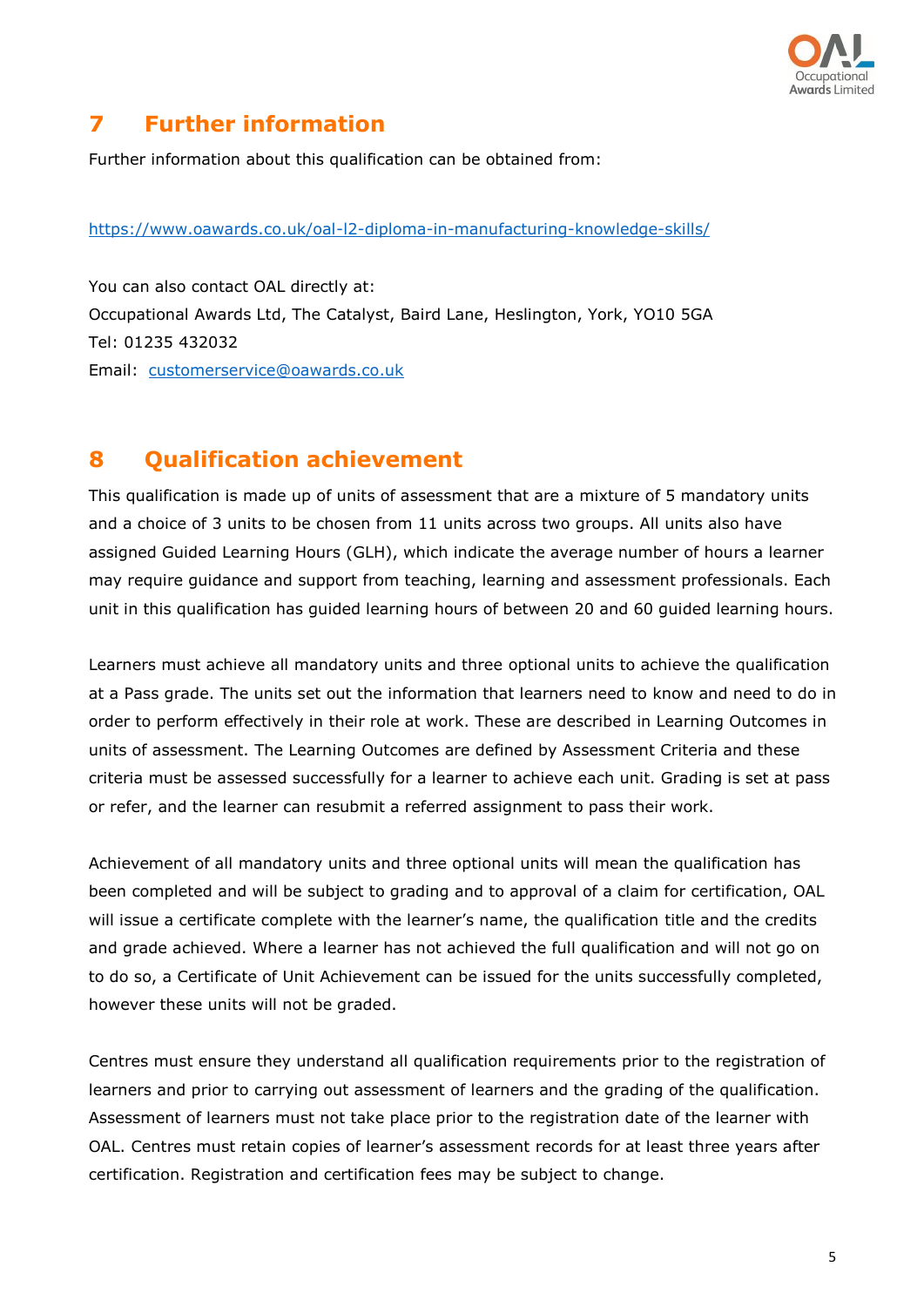

Centres should be fully aware of registration and certification end dates to ensure learners are not disadvantaged.

# <span id="page-5-0"></span>**9 Qualification structure**

 $M = M$ 

| Qualification title: OAL Level 2 Diploma in Manufacturing (Knowledge and Skills) |                                          |  |  |  |  |
|----------------------------------------------------------------------------------|------------------------------------------|--|--|--|--|
| Qualification number (QN): 603/6783/0                                            | Total Qualification Time (TQT) 370 hours |  |  |  |  |
| Total qualification credits 26                                                   | Guided Learning Hours (GLH) 260          |  |  |  |  |
|                                                                                  |                                          |  |  |  |  |

Learners must achieve a total of 8 units: all 5 mandatory units, two units from Optional Group A and one unit from Optional Group B.

|                         | <b>Manuatory group of units</b>                                                                        |              |                |                |            |  |
|-------------------------|--------------------------------------------------------------------------------------------------------|--------------|----------------|----------------|------------|--|
| Unit<br>number          | <b>Title</b>                                                                                           | Type         | Level          | Credit         | <b>GLH</b> |  |
| $\mathbf{1}$            | Health and Safety Within a Manufacturing Environment                                                   | K            | 2              | 3              | 30         |  |
| $\overline{2}$          | Communicating and Working Effectively Within a<br>Manufacturing Environment                            | K            | $\overline{2}$ | 3              | 30         |  |
| 3                       | Working Relationships and Individual Rights and<br>Responsibilities Within a Manufacturing Environment | K            | $\overline{2}$ | 3              | 30         |  |
| 4                       | Workplace Organisational Techniques                                                                    | $\mathsf{C}$ | 2              | 3              | 30         |  |
| 5                       | Work-related Problem-solving Techniques                                                                | $\mathsf{C}$ | $\overline{2}$ | $\overline{4}$ | 40         |  |
| <b>Optional Group A</b> |                                                                                                        |              |                |                |            |  |
| 6                       | Preparing for Manufacturing Operations                                                                 | $\mathsf{C}$ | $\overline{2}$ | $\overline{2}$ | 20         |  |
| 7                       | <b>Controlling Manufacturing Operations</b>                                                            | C            | 2              | $\overline{2}$ | 20         |  |
| 8                       | Handing Over and Concluding Manufacturing Operations                                                   | C            | 2              | $\overline{4}$ | 40         |  |
| <b>Optional Group B</b> |                                                                                                        |              |                |                |            |  |
| 9                       | Producing Products by Assembly Operations                                                              | $\mathsf{C}$ | $\overline{2}$ | 6              | 60         |  |
| 10                      | Transferring Materials for Manufacturing Operations                                                    | C            | 2              | 6              | 60         |  |
| 11                      | Receiving and Checking Incoming Materials for<br><b>Manufacturing Operations</b>                       | C            | $\overline{2}$ | 6              | 60         |  |
| 12                      | Producing Products by Processing                                                                       | C            | $\overline{2}$ | 6              | 60         |  |
| 13                      | <b>Finishing Products</b>                                                                              | $\mathsf{C}$ | $\overline{2}$ | 6              | 60         |  |
| 14                      | Analysing the Results of Inspection and Confirming<br>Quality of Production                            | C            | 2              | 6              | 60         |  |